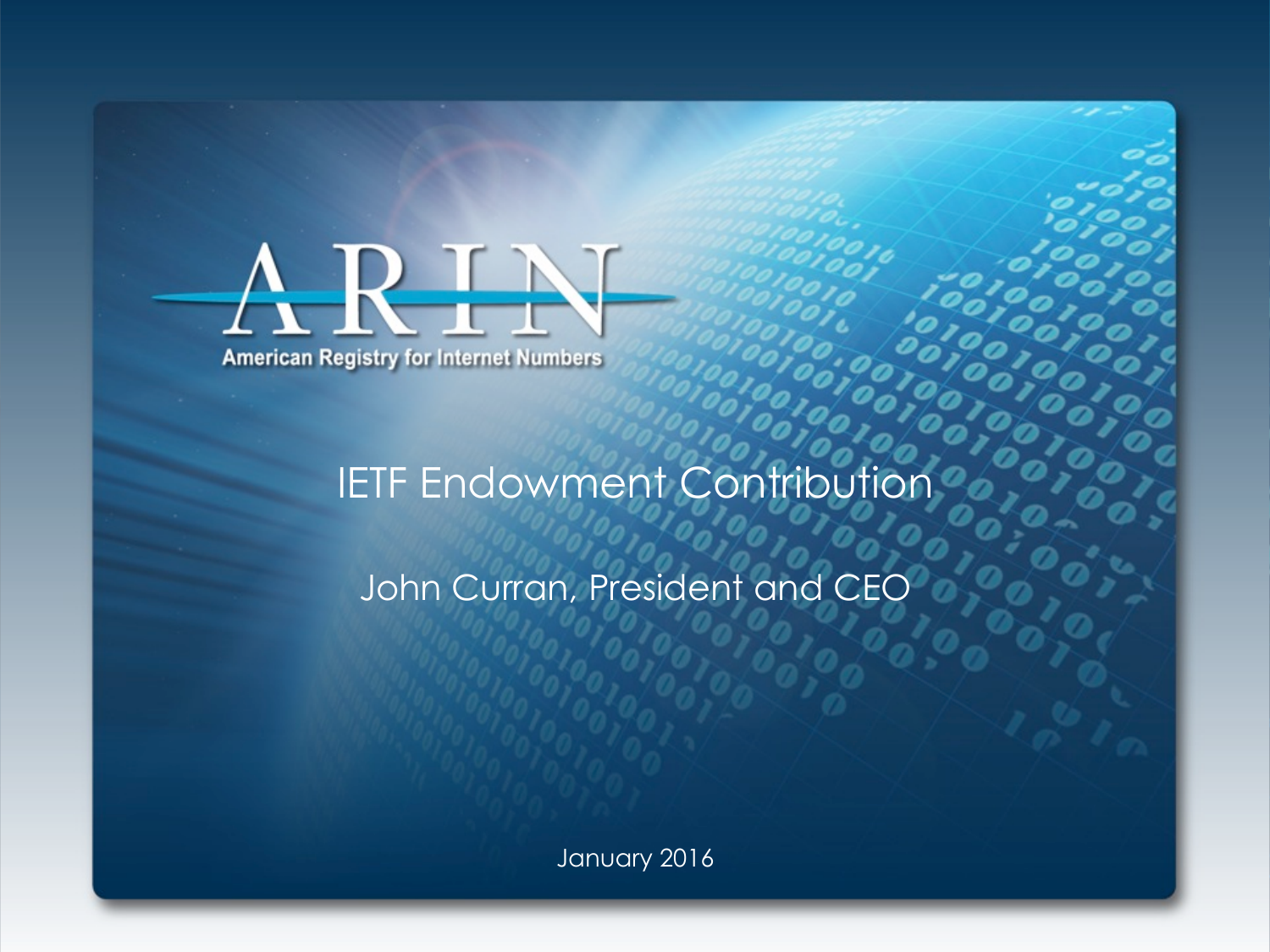

### **Situation**

• As discussed in January 2015, the IETF does not presently generate enough funds from meeting fees to offset its full cost of direct operations (and that does not include IANA protocol registry operations) –

#### *IETF 2014 financials are:*

- **\$3.9M revenues**
- **\$5.8M expenses (inc. \$1.9M meeting, \$1.8M secretariat, \$1.0M RFC Editor)**
- **\$1.9M ISOC direct contribution**
- The ARIN Board, upon consideration of this matter in January 2015, directed that ARIN should explore providing financial support of the IETF via the Open Internet Endowment.
- This presentation summarizes the status of these efforts.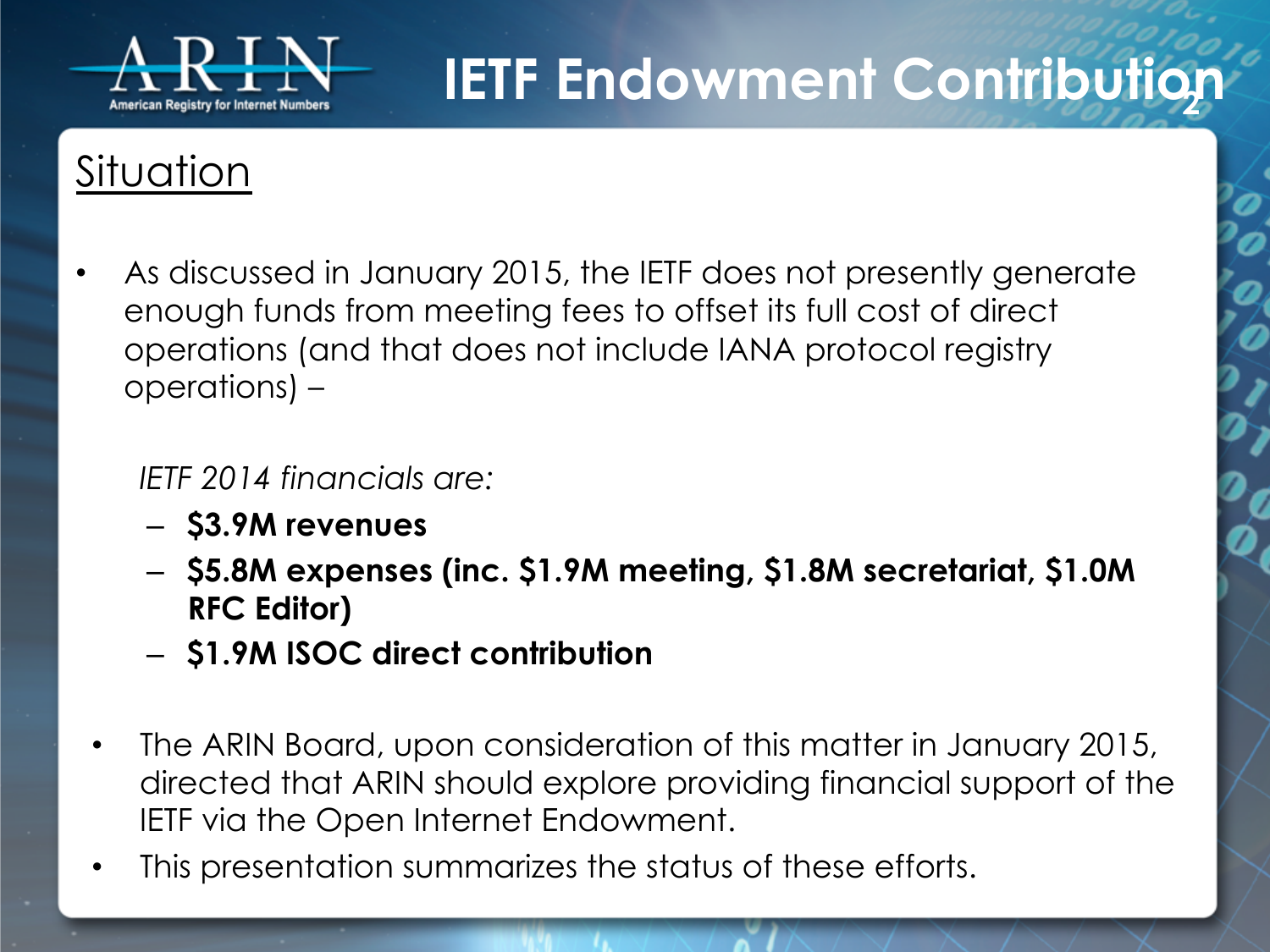

### Situation (cont.)

- Upon further review of the "Open Internet Endowment" (OIE) documents, it was determined that committed funds could be used for range of activities rather than just support of IETF activities
- We worked with ISOC's President, Kathy Brown, who recognized this was an issue for potential contributors. Furthermore, it was realized that the level of contribution necessary for an endowment of substantial impact requires a different approach, one oriented more towards organizational support from the Internet community rather than individual donations
- Kathy undertook a major project to update the program, which has resulted in its transformation into the "IETF Endowment" (see the "Case for Support" document and the "IETF Endowment" policy)
- Now specifically restricts use of funds "The IETF Endowment funds are to be used for the exclusive support of the IETF and its activities."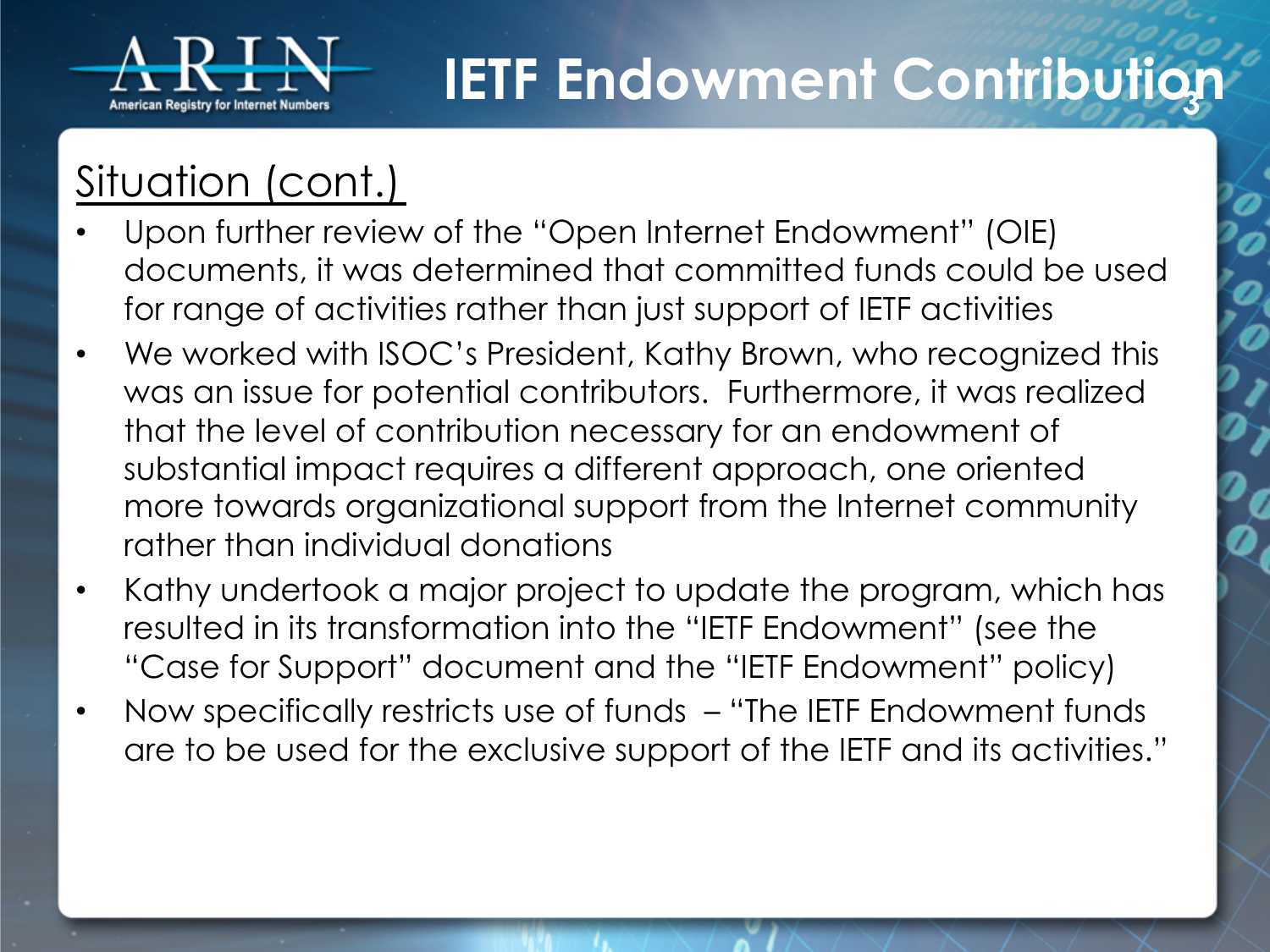

## Proposal

- It will take at least \$20M (and ideally \$50M) to fund the endowment at a level which would significantly impact IETF financial long-term well-being
- While the entire globe has benefited from the IETF's protocol efforts, the various Internet coordinating entities (RIRs, ISOC, ICANN) have an obligation to make sure that the IETF (and all of its resulting registries - protocols, numbers, and names) are appropriate funded for stable operations into the far future
- In discussing this matter with the other RIR leaders, there is reasonable interest in making a substantial joint contribution (e.g. \$5 Million USD) to help get the IETF Endowment started.
- Noting that such use of funds is compatible with ARIN's mission and incorporation. ARIN should contribute \$2M USD to the IETF Endowment, announce this widely, and encourage others to do the same.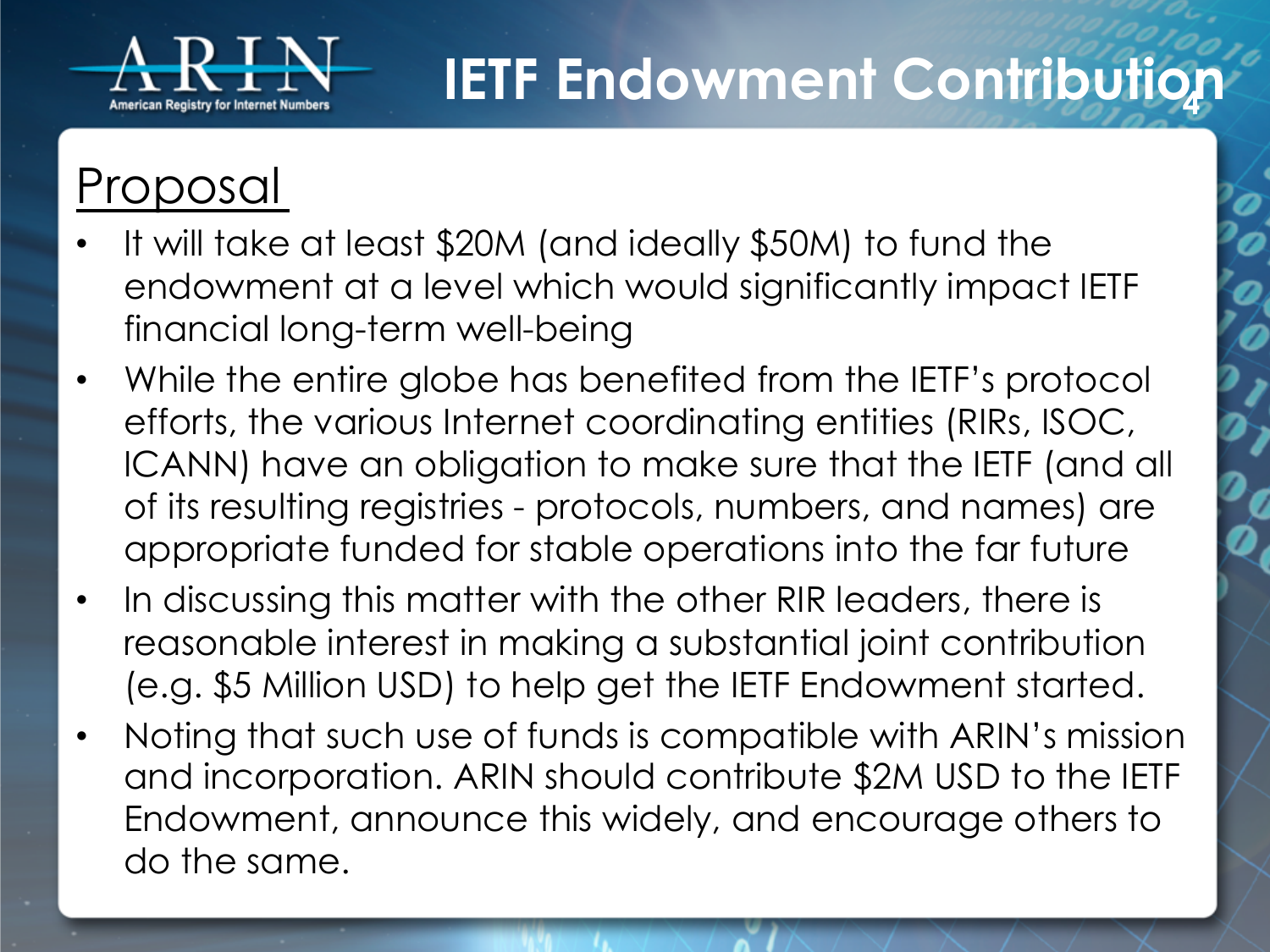

#### **Discussion?**